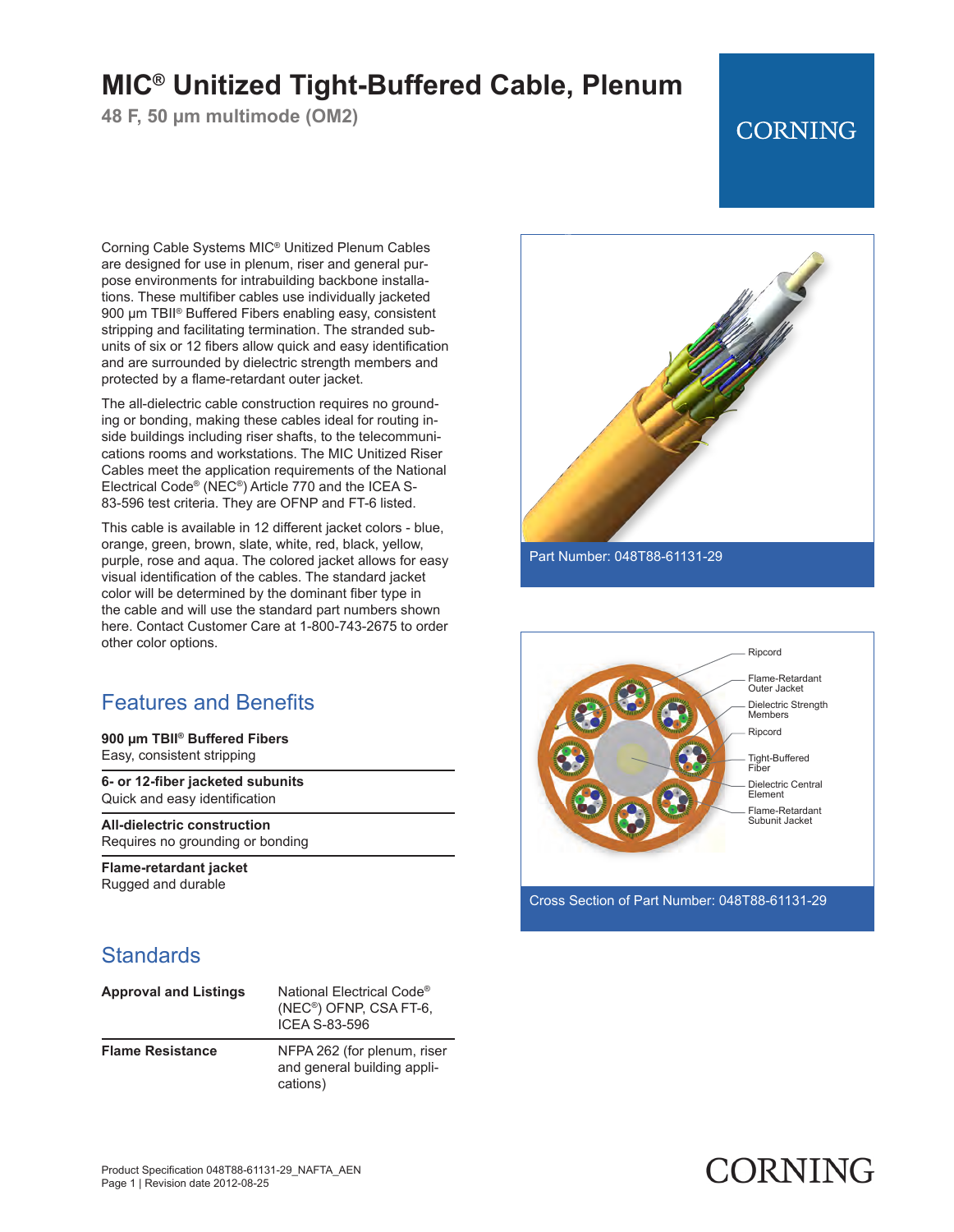# **MIC® Unitized Tight-Buffered Cable, Plenum**

**48 F, 50 µm multimode (OM2)**

## **CORNING**

#### Specifications

| <b>General Specifications</b>                      |  |
|----------------------------------------------------|--|
| Indoor                                             |  |
| General Purpose Horizontal, Vertical Riser, Plenum |  |
| <b>Tight-Buffered</b>                              |  |
| <b>Distribution</b>                                |  |
| Plenum (OFNP)                                      |  |
| 50 µm MM (OM2)                                     |  |
|                                                    |  |

| <b>Temperature Range</b> |                                               |
|--------------------------|-----------------------------------------------|
| Storage                  | $-40$ °C to 70 °C (-40 °F to 158 °F)          |
| Installation             | $\mid$ 0 °C to 60 °C (32 °F to 140 °F) $\mid$ |
| Operation                | 0 °C to 70 °C (32 °F to 158 °F)               |

| <b>Cable Design</b>                                 |                                          |
|-----------------------------------------------------|------------------------------------------|
| <b>Central Element</b>                              | Jacketed GRP                             |
| Fiber Count                                         | 48                                       |
| <b>Subunit Central Element</b>                      | <b>Dielectric</b>                        |
| Fibers per Subunit                                  | 6                                        |
| Tight buffer color subunit                          | Blue, Orange, Green, Brown, Slate, White |
| Tensile Strength Elements and/or Armoring - Layer 1 | Dielectric strength members              |
| Subunit Color                                       | Orange                                   |
| Number of Subunits                                  | 8                                        |
| Number of Ripcords                                  | 9                                        |
| <b>Outer Jacket Material</b>                        | Flame-retardant                          |
| Outer Jacket Color                                  | Orange                                   |

| <b>Mechanical Characteristics Cable</b> |                             |
|-----------------------------------------|-----------------------------|
| Max. Tensile Strengths, Short-Term      | 660 N (150 lbf)             |
| Max. Tensile Strengths, Long-Term       | 200 N (45 lbf)              |
| Nominal Outer Diameter                  | 17.8 mm $(0.69 \text{ in})$ |
| Weight                                  | 314 kg/km (211 lb/1000 ft)  |
| Min. Bend Radius Installation           | 267 mm (10.5 in)            |
| Min. Bend Radius Operation              | 178 mm $(6.9 \text{ in})$   |